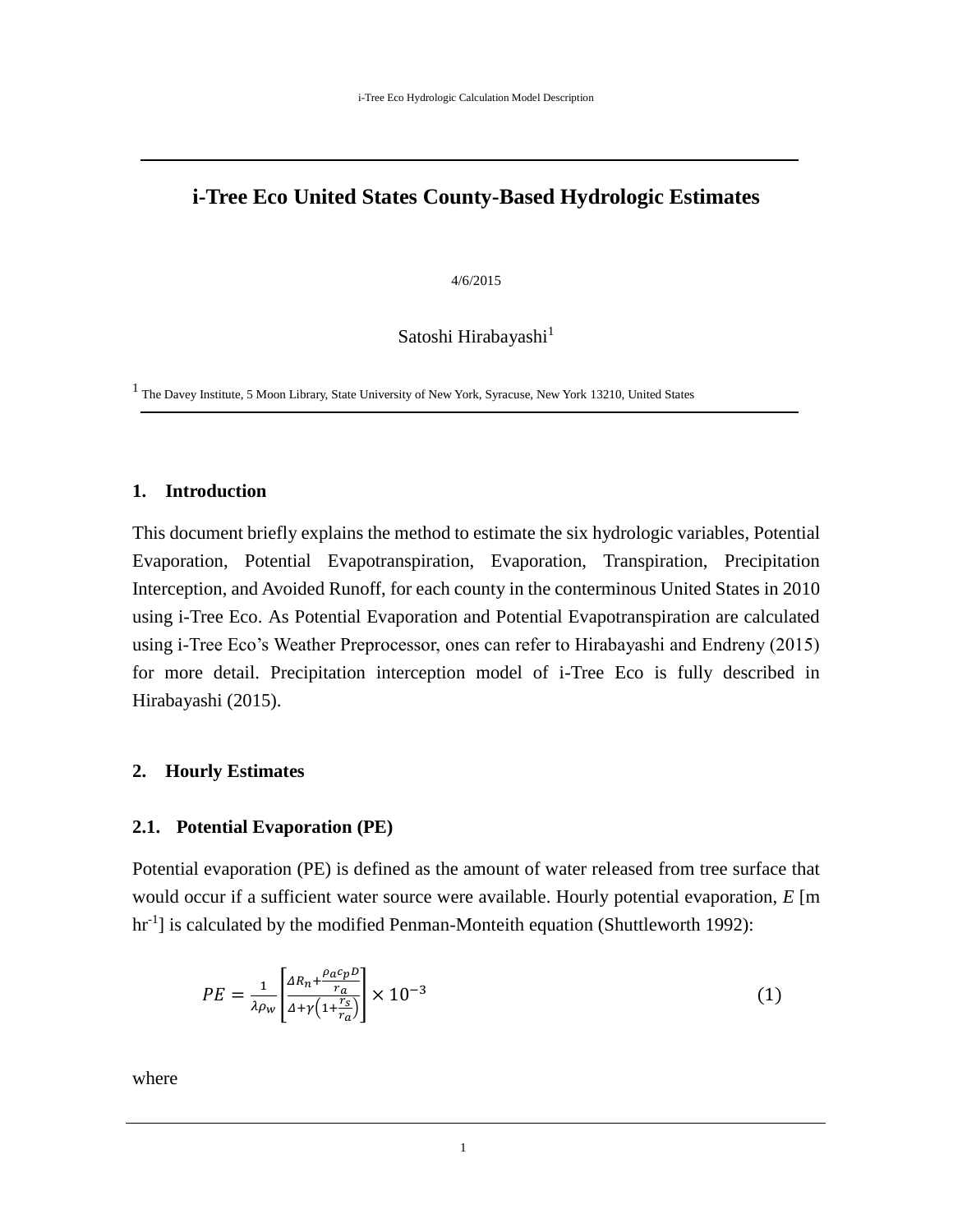$$
λ =
$$
 latent heat of vaporization (= 2.501 – 0.002361*T*) [Mj kg<sup>-1</sup>]  
\n
$$
T =
$$
 temperature [°C]  
\n
$$
ρ_w =
$$
 density of water (= –0.0051*T*<sup>2</sup> + 0.018*T* + 999.88) [kg m<sup>-3</sup>]  
\n
$$
Δ =
$$
 slope of vapor pressure temperature curve (=  $\frac{4098e_s}{(237.3+r)^2}$ ) [kPa °C<sup>-1</sup>]  
\n
$$
R_n =
$$
 available energy (net radiation) [W m<sup>-2</sup>]  
\n
$$
ρ_a =
$$
 density of air (= 3.486  $\cdot \frac{P}{275+r^3}$  [kg m<sup>-3</sup>]  
\n
$$
P =
$$
 measured surface pressure [kPa]  
\n
$$
c_p =
$$
 superior pressure deficit (=  $e_s - e$ ) [kPa]  
\n
$$
e_s =
$$
 saturated vapor pressure (= 0.6108*exp* ( $\frac{17.270T}{237.3+rT}$ ) [kPa]  
\n
$$
e =
$$
 vapor pressure (= 0.6108*exp* ( $\frac{17.270T}{237.3+rT}$ ) [kPa]  
\n
$$
=
$$
 proportional resistance (=  $\frac{e_p p}{\lambda}$  [kPa °C<sup>-1</sup>]  
\n
$$
p =
$$
 measured surface pressure [mBar]  
\n
$$
r_s =
$$
standard resistance (=  $\frac{200}{L}$ ) [s m<sup>-1</sup>]  
\n
$$
L =
$$
 leaf area index  
\n
$$
r_a =
$$
 aerodynamic resistance (=  $\frac{4.72 \cdot ln(\frac{z_t}{20\mu d_t})}{1+0.5360t}$  [m s<sup>-1</sup>]  
\n
$$
Z_t =
$$
wind estimate height for trees (=7 [m])  
\n
$$
Z_w =
$$
mass transfer coefficient (=0.0123 [m])  
\n
$$
U_t =
$$
modness height for tree (=0.95 [m])  
\n
$$
U_t =
$$
wind speed at the tree top (=  $U \frac{ln(\frac{$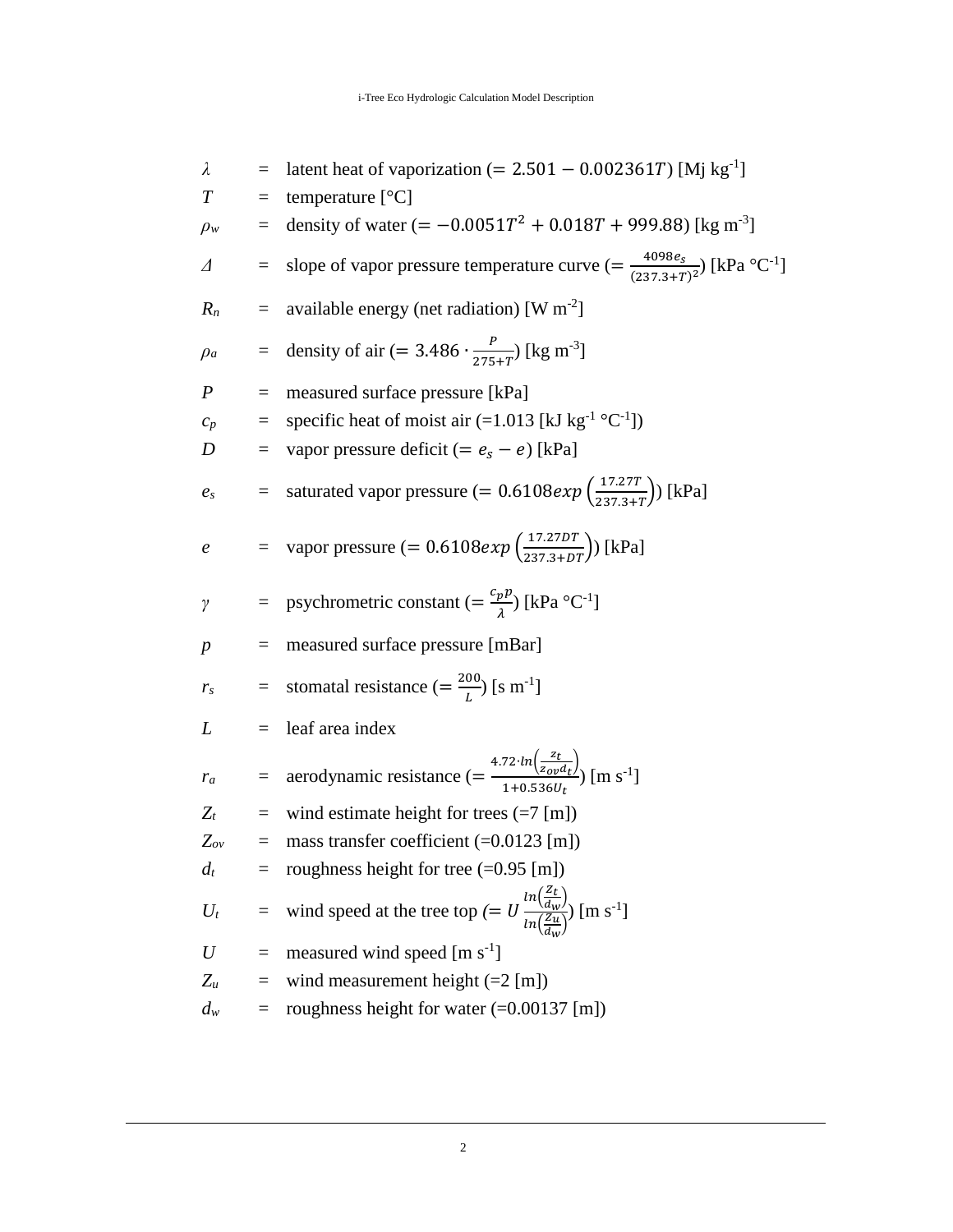# **2.2. Potential Evapotranspiration (PET)**

Potential evapotranspiration (PET) is defined as sum of water released from inside the soil (evaporation) and trees (transpiration) that would occur if a sufficient water source were available. To estimate the hourly potential evapotranspiration, the aerodynamic resistance *r<sup>a</sup>* [s m-1 ] shown below is used in Eqn. 1.

$$
r_a = \frac{208}{U_t} \tag{2}
$$

#### **2.3. Precipitation Interception and Evaporation by Trees**

Precipitation interception is defined as water caught by tree leaves. Evaporation is part of intercepted precipitation escaped to the atmosphere from the leaf surface. It is assumed the area of interest is partially covered by vegetation (trees or shrubs) and the other is impervious or pervious ground cover. The model assumes that precipitation is uniformly distributed over the area, some portion of which falls on the area covered by vegetation and the others fall on the ground cover. The precipitation fell on the vegetation is partially intercepted by leaves, and the remainder reaches the ground under the canopy. Some portion of the precipitation intercepted by leaves is evaporated to the atmosphere, and the remainder drops to the ground when it exceeds the maximum capacity of water storage of leaves. Precipitation reached on the ground (directly and/or through canopy) is intercepted by depressions on the ground, or infiltrates to the ground of pervious cover, or run offs over the impervious cover.

Hourly vegetation storage at time  $t$ ,  $Sv_t$  [m hr<sup>-1</sup>] is calculated as:

$$
Sv_t = Sv_{t-1} + Pc_t - Ev_{t-1}
$$
\n
$$
(3)
$$

 $Sv_t$  is capped with  $Sv_{max}$ , maximum storage of water (=  $S_L L A I$ )

- $S_L$  = specific leaf storage of water (=0.0002 [m])
- $P c_t$  = in canopy precipitation at time  $t (= P_t P_t)$  [m hr<sup>-1</sup>]
- $P_t$  = precipitation at time *t* [m hr<sup>-1</sup>]
- *Pt*<sub>t</sub> = through canopy precipitation at time  $t$  (=  $P_t(1 c)$ ) [m hr<sup>-1</sup>] (van Dijk and Bruijnzeel 2001)

 $c = \text{canopy cover fraction related to the canopy LAI} (= 1 - e^{-kLAI})$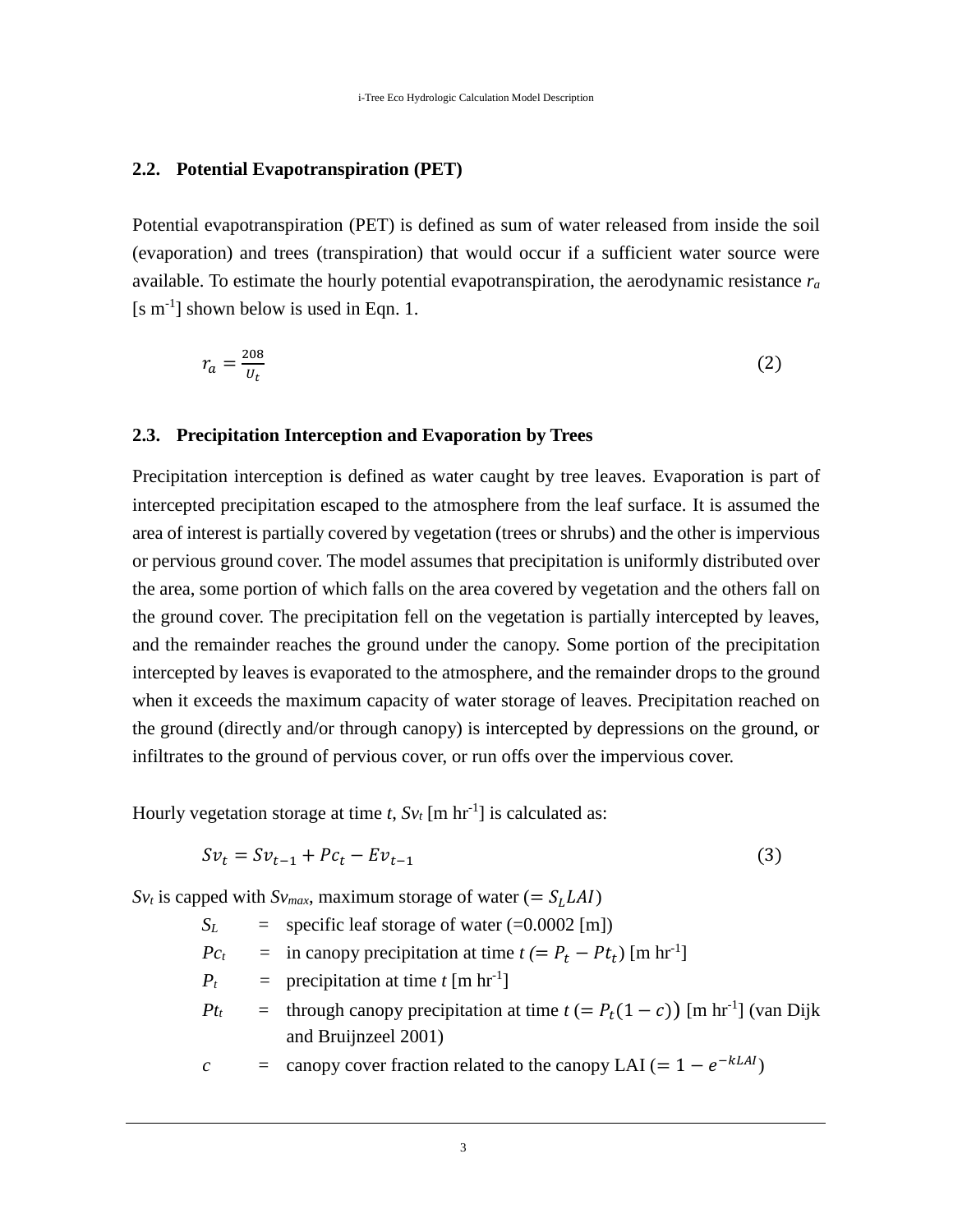$k =$  extinction coefficient (=0.7 for trees and 0.3 for shrubs) (Wang et al. 2008).

Hourly evaporation from vegetation at time  $t$ ,  $Ev_t$  [m hr<sup>-1</sup>] is calculated as:

$$
Ev_t = \left(\frac{sv_t}{sv_{max}}\right)^{2/3} PE_t
$$
\n(4)

 $E_{V_t}$  is capped with  $S_{V_t}$  so as not to exceed  $S_{V_t}$ .

 $PE<sub>t</sub>$  = potential evaporation at time t calculated by Eqn. 1. [m hr<sup>-1</sup>]

Hourly interception at time  $t$ ,  $Iv_t$  [m hr<sup>-1</sup>] is calculated as difference between hourly precipitation and under canopy throughfall, *TF<sup>t</sup>* [m *hr-1* ]:

$$
Iv_t = P_t - TF_t \tag{5}
$$

 $TH_t = Pt_t$  when  $Ev_t < Sv_{max}$  (6)

$$
TH_t = D_t + Pt_t \quad \text{when} \quad Ev_t \geq Sv_{max} \tag{7}
$$

 $D_t$  = hourly canopy drip at time *t* [m hr-1] and calculated as:

$$
D_t = Pc_t - (Sv_{max} - Sv_{t-1}) - Ev_{t-1}
$$
\n(8)

## **2.4. Transpiration**

Transpiration is the escape of water vapor from plants as controlled to a considerable degree by leaf resistances. The process is comprised of two stages: evaporation of water from cell walls and diffusion out of the leaf mainly through stomata (Kramer 1983). Hourly transpiration flux,  $T_f$  [g m<sup>-2</sup> hr<sup>-1</sup>] is estimated as (Kramer 1983):

$$
T_f = \frac{c_{leaf} - c_{air}}{\frac{1}{g_s} + R_a} \cdot \frac{3600}{LAI}
$$
\n<sup>(9)</sup>

where

 $C_{\text{leaf}}$  = Water vapor concentration at the evaporating surfaces within the leaf [g  $\mathrm{m}^{\text{-3}}$ ]

- $C_{air}$  = Water vapor concentration in the air [g m<sup>-3</sup>]
- $g_s$  = Stomatal conductance [s m<sup>-1</sup>]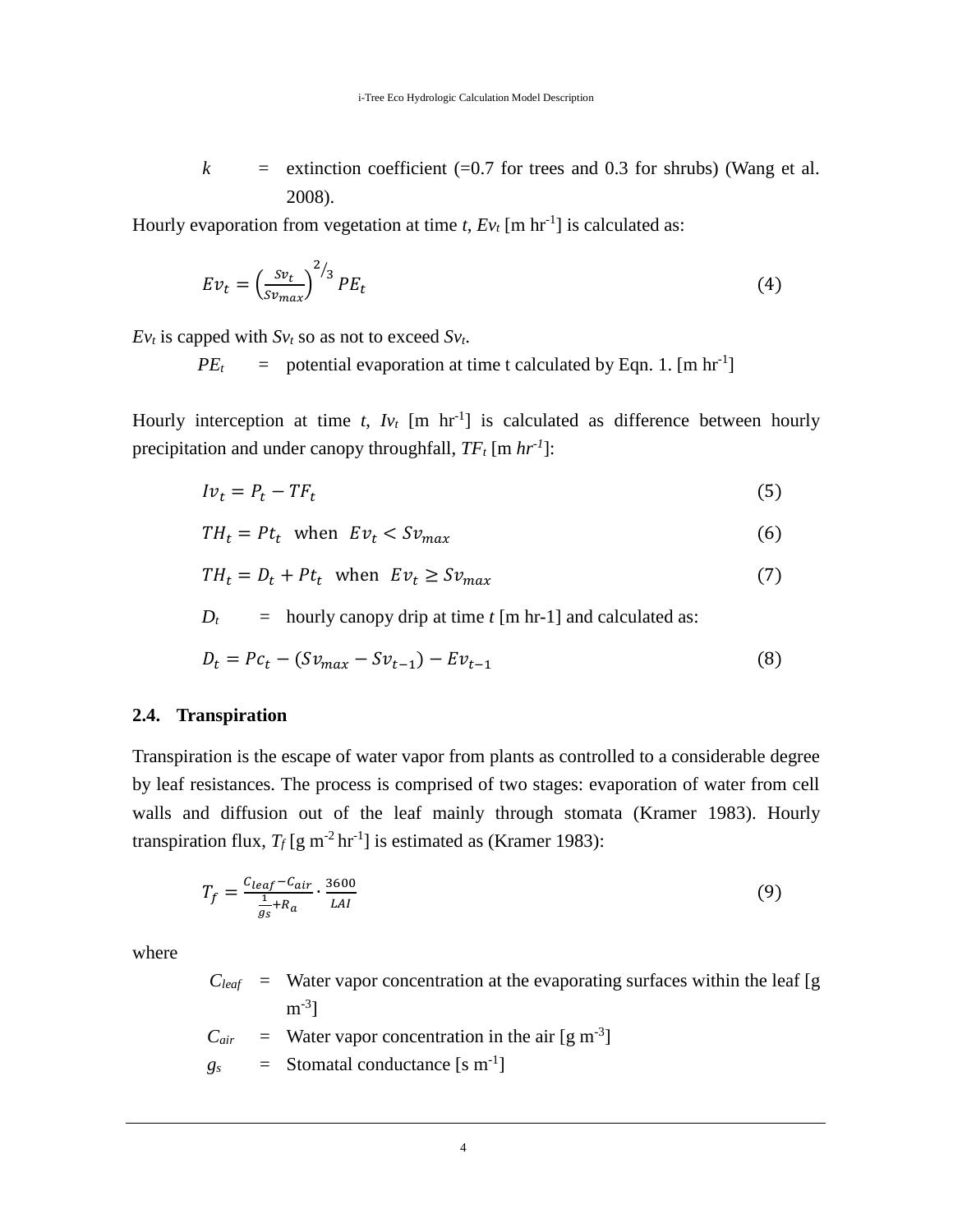$$
R_a
$$
 = Aerodynamic resistance [s m<sup>-1</sup>]  
 $LAI$  = Leaf area index

*Cleaf* and *Cair* are calculated as (Monteith and Unsworth 1990):

$$
C_{leaf} = \frac{M_w e_s}{RT} = \frac{2165 e_s}{T}
$$
\n(10)

$$
C_{air} = \frac{M_w e}{RT} = \frac{2165e}{T}
$$
\n<sup>(11)</sup>

- $M_w$  = Molecular weight of water  $(=18 \text{ [g mol}^{-1}) = 18000 \text{ [g kmol}^{-1}])$
- *R* = Universal gas constant  $(=8.314$  [J mol<sup>-1</sup> K<sup>-1</sup>] = 8.314 [kPa m<sup>-3</sup> kmol<sup>-1</sup>  $\mathrm{K}^{\text{-}1} \mathrm{]}$
- *e<sup>s</sup> =* Saturation vapor pressure [kPa]

*e =* Vapor pressure [kPa]

$$
T = \text{Temperature [K]}
$$

The hourly transpiration flux mass per unit canopy cover,  $T_f$  [g m<sup>-2</sup> hr<sup>-1</sup>] is converted to depth [m hr<sup>-1</sup>] by multiplying 10<sup>-6</sup> (1 g of water flux m<sup>-2</sup> = 10<sup>-6</sup> ton m<sup>-2</sup> = 10<sup>-6</sup> m<sup>3</sup> m<sup>-2</sup> = 10<sup>-6</sup> m). It is then adjusted based on hourly potential evapotranspiration (*PET*) [m hr-1 ] from inside of soil and trees. When *PET* is larger than  $T_f$  during the leaf-on season, the ratio between  $T_f$  and *PET* is averaged:

$$
\bar{R} = \frac{\Sigma_t (r_{f_t}/PET_t)}{n} \tag{12}
$$

For  $T_f$  during the leaf-off season as well as when  $T_f$  exceeds *PET* throughout a year,  $T_f$  is calculated by:

$$
T_f = \bar{R} \cdot PET \tag{13}
$$

## **2.5. Runoff**

Hourly surface runoff from impervious cover under canopy at time  $t$ ,  $Rv_t$  [m hr<sup>-1</sup>] is calculated as: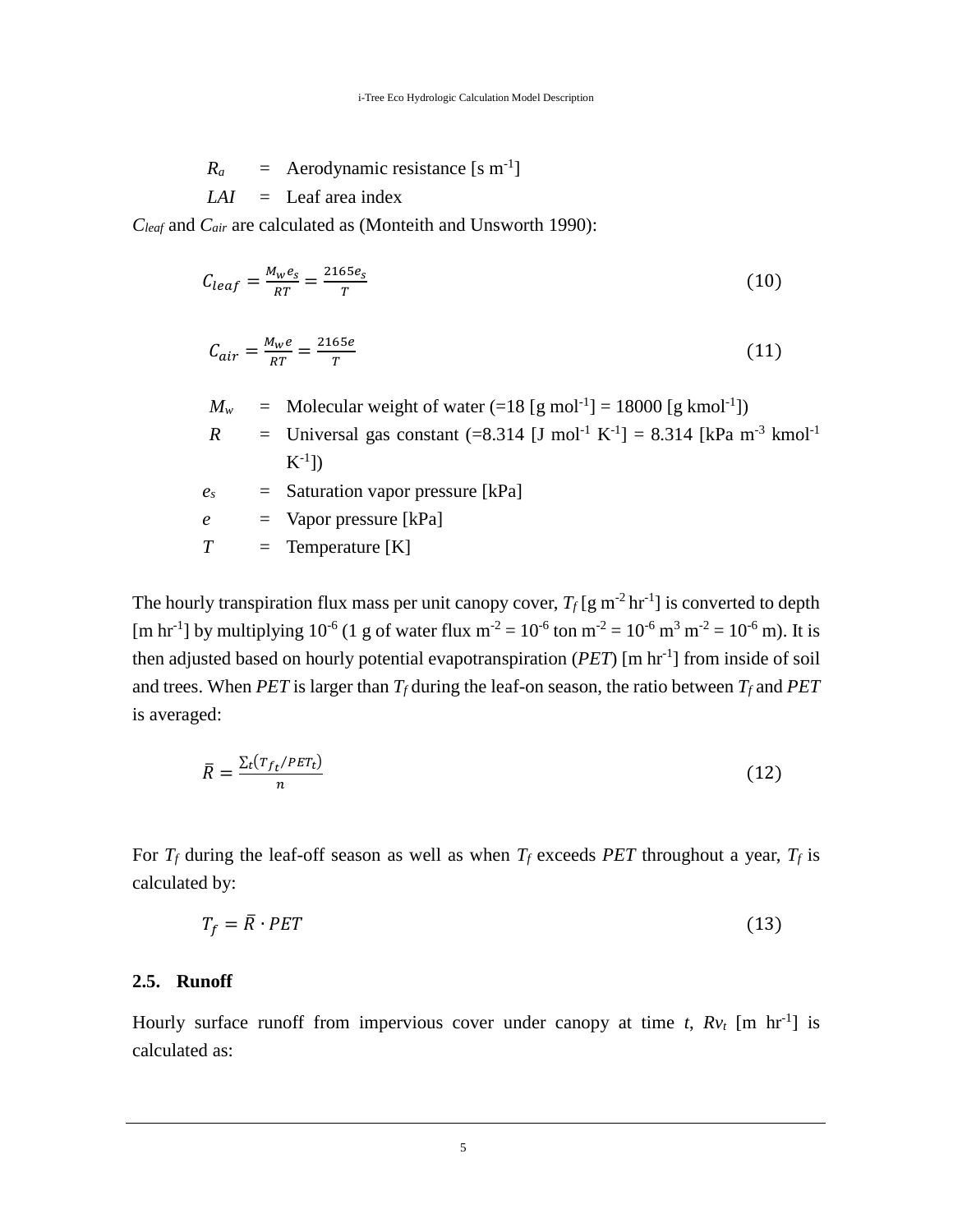$$
Rv_t = (Pt_t + D_t) - (Si_{max} - Svi_{t-1}) - Evi_t
$$
\n(14)

- $Si<sub>max</sub>$  = maximum impervious cover depression storage of water (=0.0015 [m])
- $Svi<sub>t</sub>$  = under canopy impervious cover depression storage of water at time *t* [m] hr<sup>-1</sup>], and calculated as:

$$
Svi_t = Svi_{t-1} + (Pt_t + D_t) - Evi_{t-1}
$$
\n(15)

 $Evi_t$  = evaporation from under canopy impervious cover at time *t* [m hr<sup>-1</sup>], and calculated as:

$$
Evi_t = \left(\frac{svi_t}{s_{i_{max}}}\right)PEg_t
$$
\n(16)

 $PEg_t$  = potential ground evaporation at time *t* [m hr<sup>-1</sup>] *Evi<sub>t</sub>* is capped with  $Svi_t$  so as not to exceed  $Svi_t$ .

Hourly surface runoff from impervious cover outside of canopy area at time *t*,  $Rg_t$  [m hr<sup>-1</sup>] is calculated as:

$$
Rg_t = P_t - (Si_{max} - Sgi_{t-1}) - Egi_t
$$
\n(17)

 $Sgi<sub>t</sub>$  = outside canopy impervious cover depression storage of water at time *t* [m hr<sup>-1</sup>], and calculated as:

$$
Sgi_t = Sgi_{t-1} + Pt_t - Egi_{t-1}
$$
\n(18)

 $Egi_t$  = evaporation from outside canopy impervious cover at time *t* [m hr<sup>-1</sup>], and calculated as:

$$
Egi_t = \left(\frac{Sgi_t}{Si_{max}}\right)PEg_t\tag{19}
$$

*Egi<sub>t</sub>* is capped with  $Sgi_t$  so as not to exceed  $Sgi_t$ .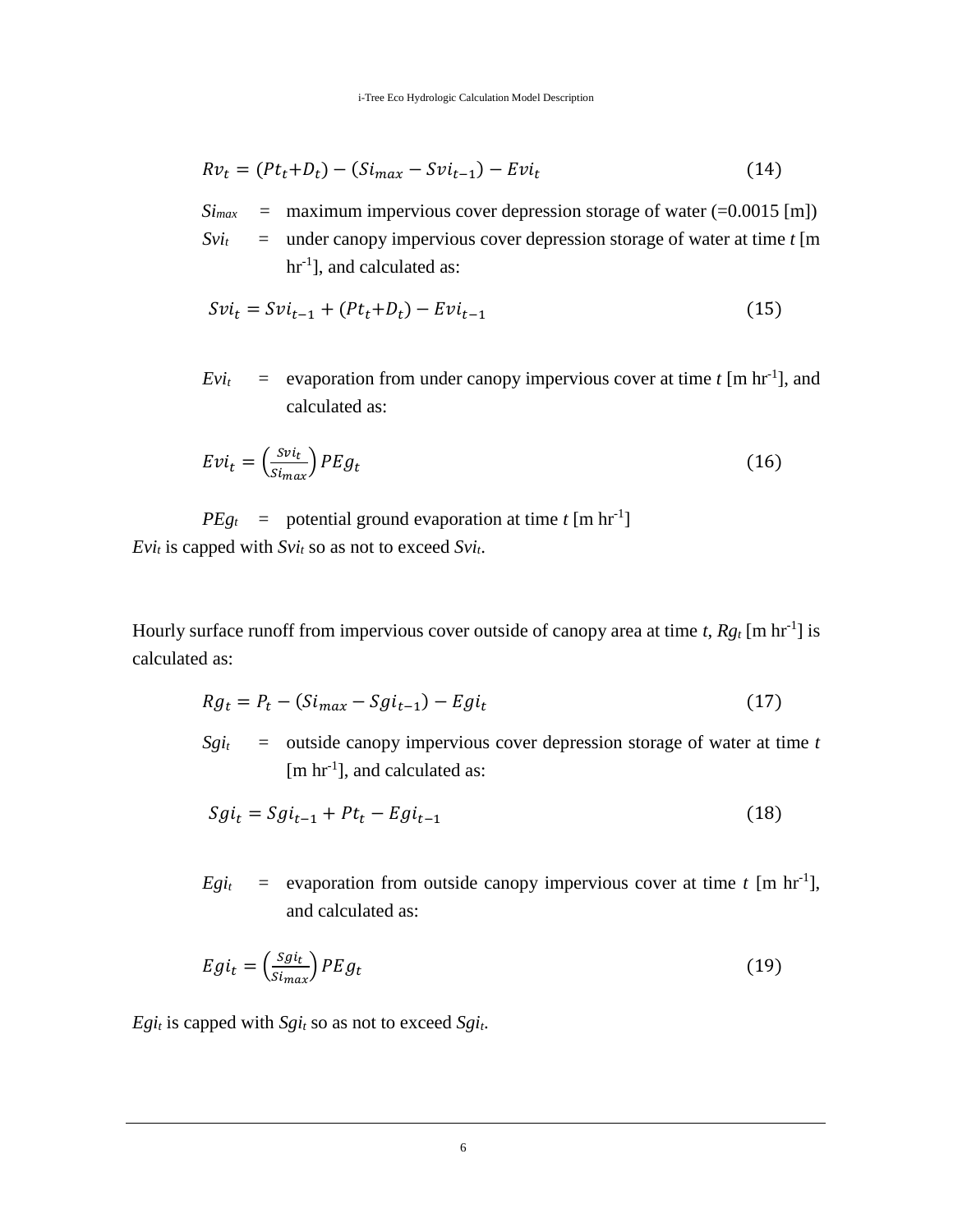### **3. Annual Estimates**

Hourly hydrologic variables estimated in the Section 1 are summed throughout a year and multiplied by associated area to derive annual total volume of the hydrologic variables.

# **3.1. Potential Evaporation (PE)**

Annual potential evaporation,  $PE_a$  [m<sup>3</sup>] can be calculated as:

$$
PE_a = \sum PE_t \times A \times \frac{TC}{100}
$$
  
(20)  

$$
A = \text{area of interest } [m^2]
$$

$$
TC = \text{tree cover } [\%]
$$

# **3.2. Potential Evapotranspiration (PET)**

Annual potential evapotranspiration,  $PET_a$  [m<sup>3</sup>] can be calculated as:

$$
PET_a = \sum PET_t \times A \times \frac{TC}{100} \tag{21}
$$

#### **3.3. Precipitation Interception**

Annual precipitation interception,  $Iv_a$  [m<sup>3</sup>] can be calculated as:

$$
Iv_a = \sum Iv_t \times A \times \frac{rc}{100} \tag{22}
$$

# **3.4. Evaporation**

Annual evapotranspiration,  $E_{Va}$  [m<sup>3</sup>] can be calculated as:

$$
Ev_a = \sum Ev_t \times A \times \frac{rc}{100} \tag{23}
$$

# **3.5. Avoided Runoff**

In calculating annual avoided runoff, hourly runoff model is run for two scenarios: 1) the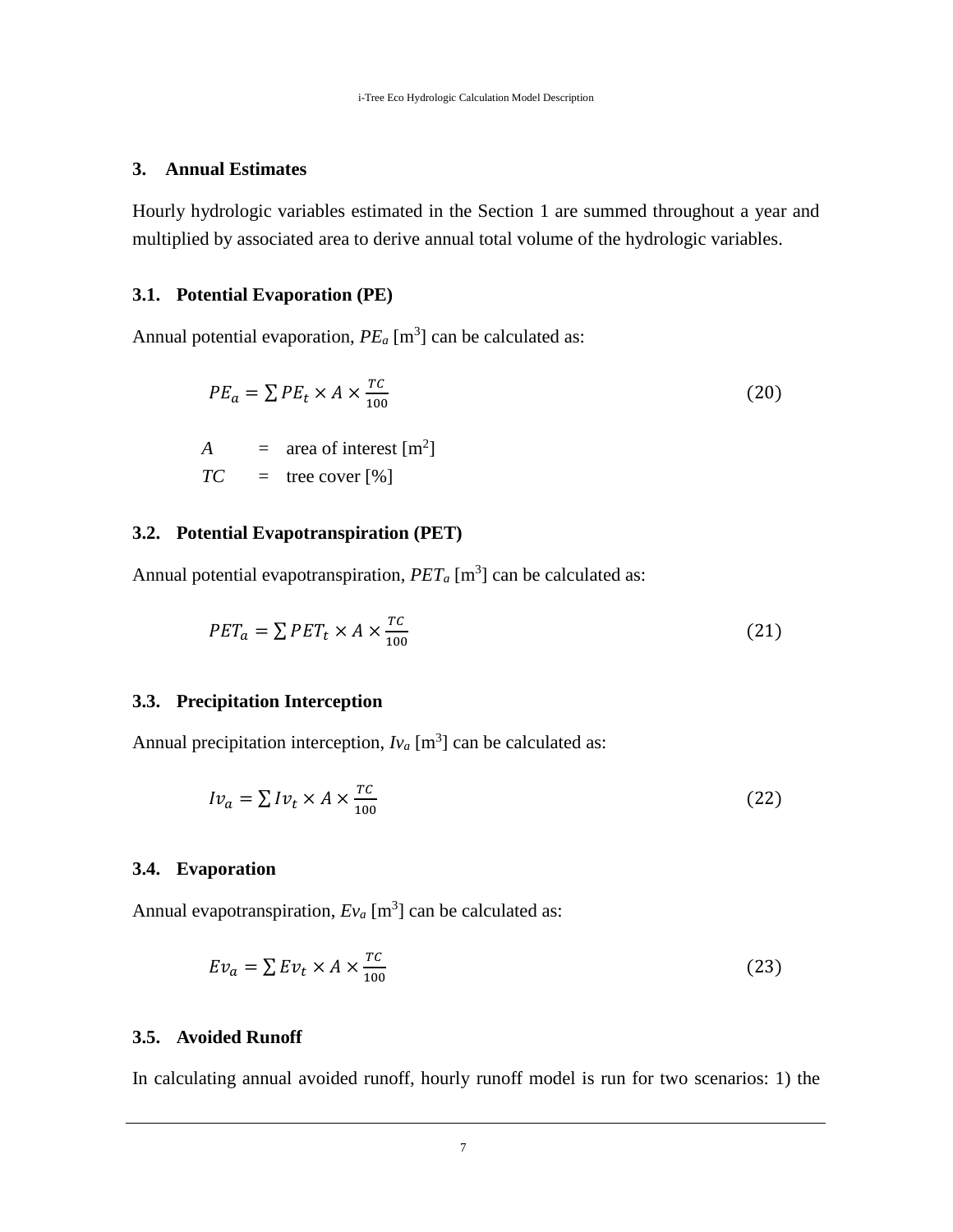actual scenario in which the area of interest is partially covered by vegetation and the other is impervious or pervious ground cover, and 2) the hypothetical scenario in which the same area of interest is not covered by vegetation at all and has impervious or pervious cover. The hourly surface runoff in the scenario 1 is a sum of runoff from impervious cover under canopy and outside canopy, while in the scenarios 2 is runoff from impervious cover. The annual surface runoff volume is calculated as a sum of the hourly runoff multiplied with impervious cover areas for both scenarios. In general, the actual scenario produces less annual surface runoff than the hypothetical scenario due to the effect of vegetation that intercepts, stores, and evaporates precipitation water. By taking difference in surface runoff between the two scenarios, the effect of vegetation in reducing the surface runoff can be determined as net avoided runoff. Therefore, annual avoided runoff,  $AvR_a$  [m<sup>3</sup>] can be calculated as:

$$
AvR_a = \sum Ri_t \times IA_2 - (\sum Rv_t \times IAv_1 + \sum Rg_t \times IAg_1)
$$
 (24)

 $Ri_t$  = surface runoff from impervious cover in scenario 2 at time *t* [m hr<sup>-1</sup>]  $IA<sub>2</sub>$  = impervious cover in scenario 2 [m<sup>2</sup>]  $IAv_1$  = under canopy impervious cover in scenario 1 [m<sup>2</sup>]

$$
IAg_1 = \text{outside canopy impervious cover in scenario 1 [m2]
$$

For each county, mean impervious cover IC [%] was derived from National Land Cover Database (NLCD) 2011 Percent Developed Imperviousness (MRLC 2015). Impervious areas in Eqn. 24 can be calculated as:

$$
IA_2 = A \times \frac{IC}{100} \tag{25}
$$

$$
IAv_1 = A \times \frac{rc}{100} \times \frac{IC}{100}
$$
 (26)

$$
IAg_1 = A \times \left(1 - \frac{rc}{100}\right) \times \frac{IC}{100}
$$
\n
$$
\tag{27}
$$

*IC* = mean impervious cover for county [%]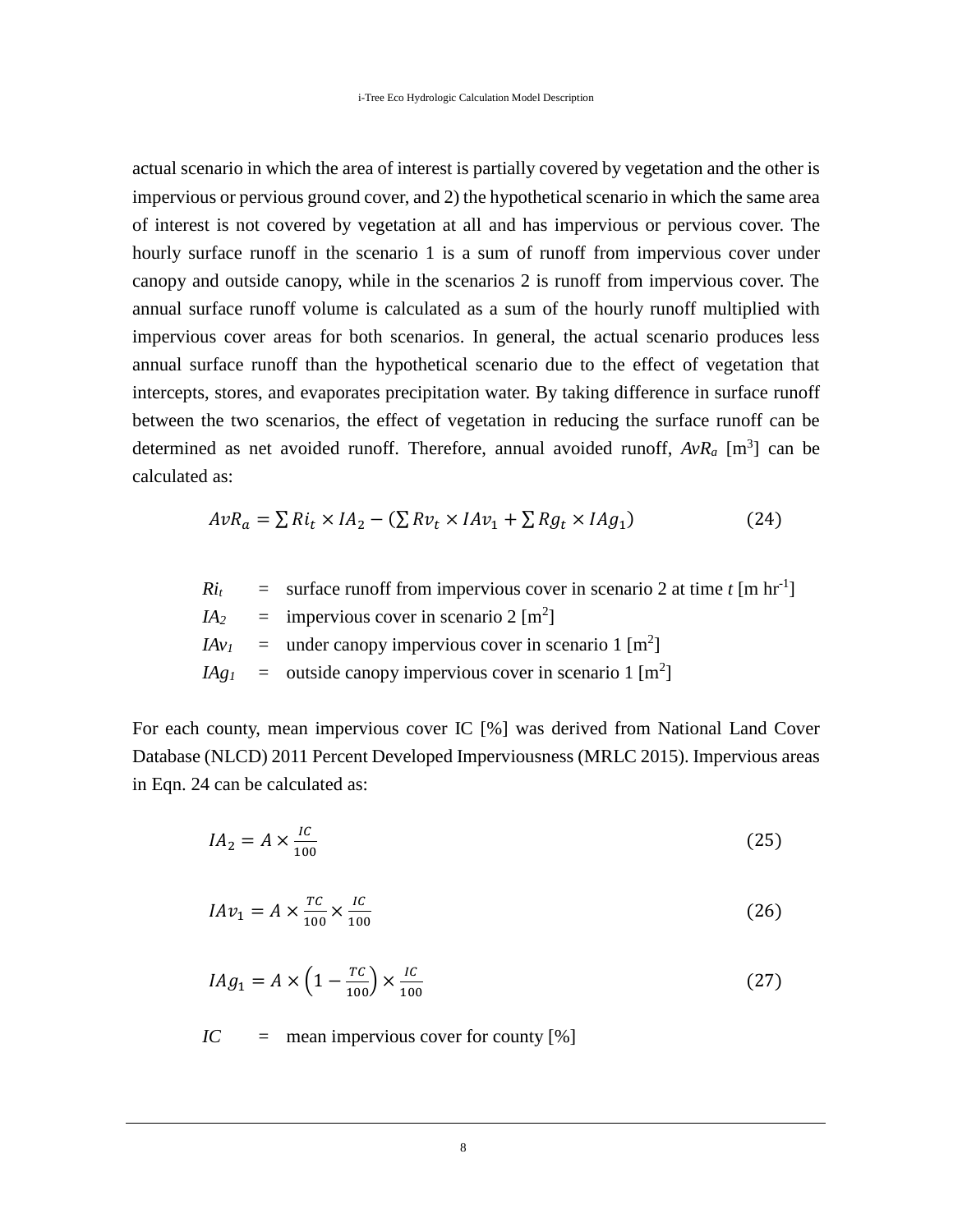# **3.6. Transpiration**

Annual transpiration,  $Tf_a$  [m<sup>3</sup>] can be calculated as:

$$
Tf_a = \sum Tf_t \times A \times \frac{TC}{100} \tag{28}
$$

#### **4. References**

- Hirabayashi, S., 2015. i-Tree Eco Precipitation Interception Model Descriptions. [http://www.itreetools.org/eco/resources/iTree\\_Eco\\_Precipitation\\_Interception\\_Mod](http://www.itreetools.org/eco/resources/iTree_Eco_Precipitation_Interception_Model_Descriptions.pdf) [el\\_Descriptions.pdf](http://www.itreetools.org/eco/resources/iTree_Eco_Precipitation_Interception_Model_Descriptions.pdf) [accessed Apr. 2015].
- Hirabayashi, S. and T.A., Endreny, 2015. Surface and Upper Weather Pre-processor for i-Tree Eco and Hydro. http://www.itreetools.org/eco/resources/Surface\_weather\_and \_upper\_air\_preprocessor\_description.pdf [accessed Apr. 2015].
- Kramer, J.P. 1983. Water relations of plants. Orlando, FL: Academic Press.
- Monteith, J.L. and M.H. Unsworth. 1990. Principles of environmental physics. Second edition. New York: Edward Arnold.
- Multi-Resolution Land Characteristics Consortium (MRLC), 2015. National Land Cover Database (NLCD) 2011. http://www.mrlc.gov/nlcd11\_data.php [accessed Apr. 2015].
- Shuttleworth, W.J., 1992. Evaporation, in: Maidment, D.R., (Ed.), Handbook of Hydrology, McGraw-Hill, Inc., New York, pp.  $4.1 - 4.53$ .
- van Dijk, A.I.J.M. and L.A. Bruijnzeel, 2001. Modeling Rainfall Interception by Vegetation of Variable Density Using and Adapted Analytical Model. Part 1. Journal of Hydrology 247: 230-238.